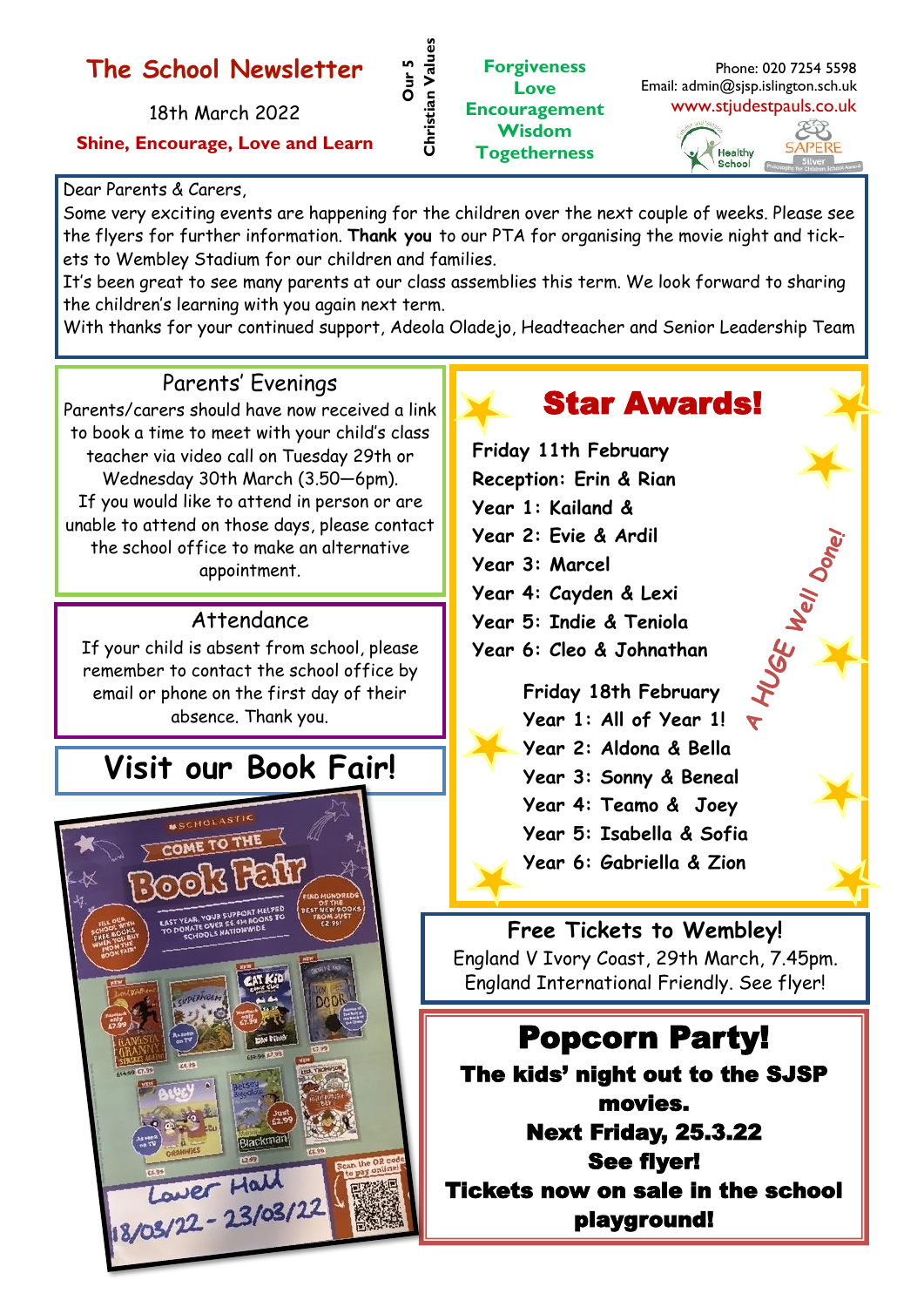### St Jude & St Paul's Church Community Foodhub

All are welcome to visit The SJSP's Community Foodhub between 1-3pm at the Church every Tuesday. You can take away a bag of essentials and make a donation of £5 for a family or £3 for a single person.

Lunch is also available and the church is open as a quiet space for those who would appreciate it.

#### **Donations welcome!**

If you would like to give to the Foodhub, the following items would particularly be appreciated:

- cereal
- porridge
- tinned sweetcorn
- tea (including herbal)
- instant coffee
- brown or white rice
- tinned ravioli
- long life milk
- cooking oil

Donations can be left outside the school office area. Thank you.

Spotlight on… Year 6 Art based on their English text



## Dates for your Diary

Come along to our class assemblies—9.15am start!

Mon 21st March Last week of after school clubs

| Mon 21st- Fri<br>25th March   | Book Fair after school                               |
|-------------------------------|------------------------------------------------------|
|                               | Thurs 24th March Rainbow Room Trip to London<br>Zoo  |
| Friday 25th<br>March          | Film Night for children<br>See flyer!                |
| Tues 29th April               | Year 2 Trip to Tower Bridge                          |
| Tues 29th March               | Parents' Evening 3.50-6pm (see<br>email sent)        |
| Weds 30th March               | Parents' Evening 3.50-6pm (see<br>email sent)        |
| Fri 1st April                 | Last day of spring term<br>School closes at 1.30pm   |
| Mon 4th —Mon<br>18th April    | <b>Easter Holiday</b>                                |
|                               |                                                      |
| Tues 19th April               | Children return to school for<br>the summer term     |
| Tues 26th April               | School Council visit to Newing-<br>ton Green Gardens |
| Weds 4th May                  | Choir at O2 for Young Voices<br>Concert              |
| Tues 24th May                 | Year 2 Trip to Epping Forest                         |
| Thurs 26th May                | Whole class photographs                              |
| Mon 30th May-<br>Fri 3rd June | <b>Half Term</b>                                     |
| Mon 6th June                  | Staff Inset Day: school<br>closed for pupils         |

**Fri 1st July School closed for staff and pupils for the Queen's Jubilee additional Bank Holiday**

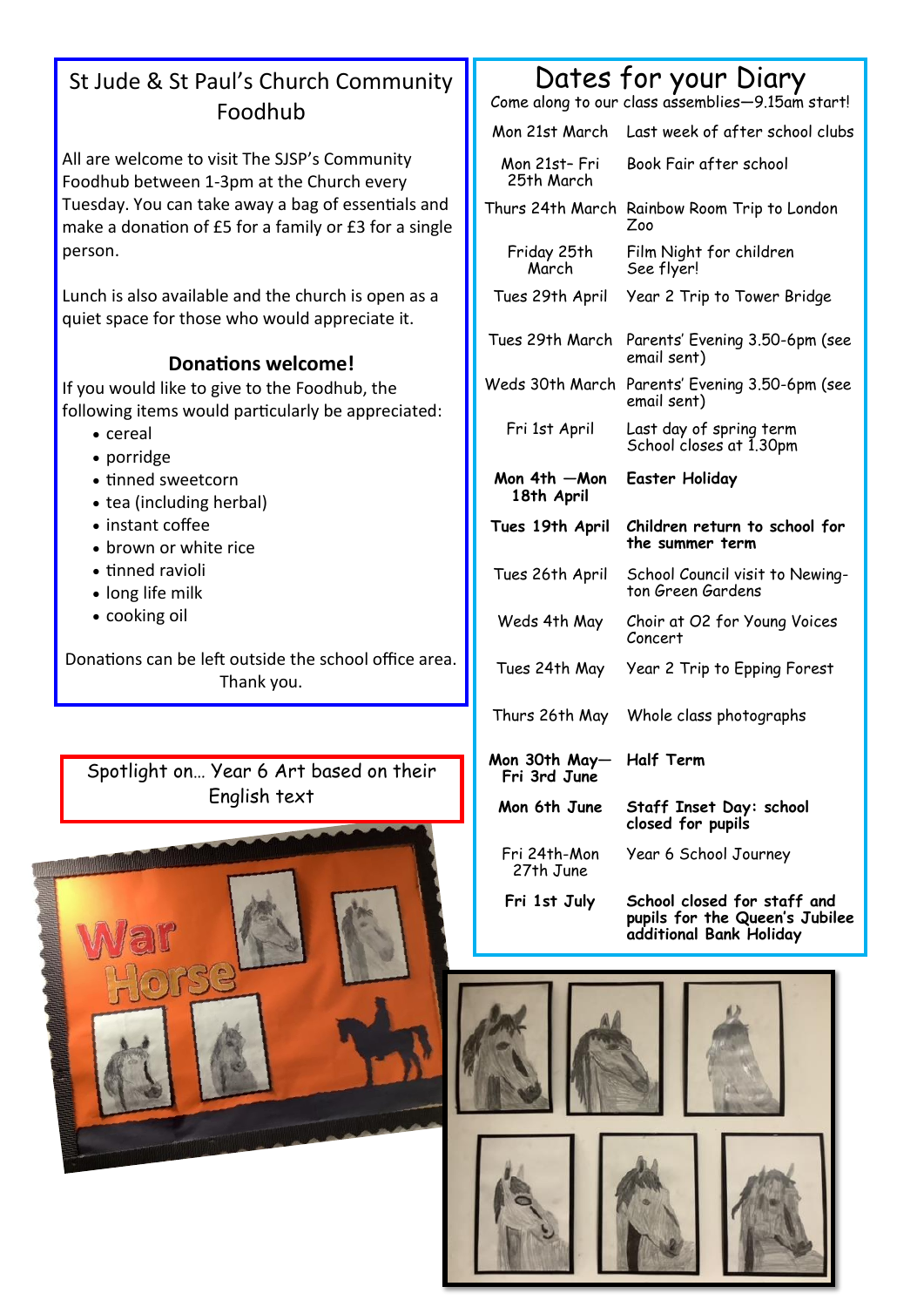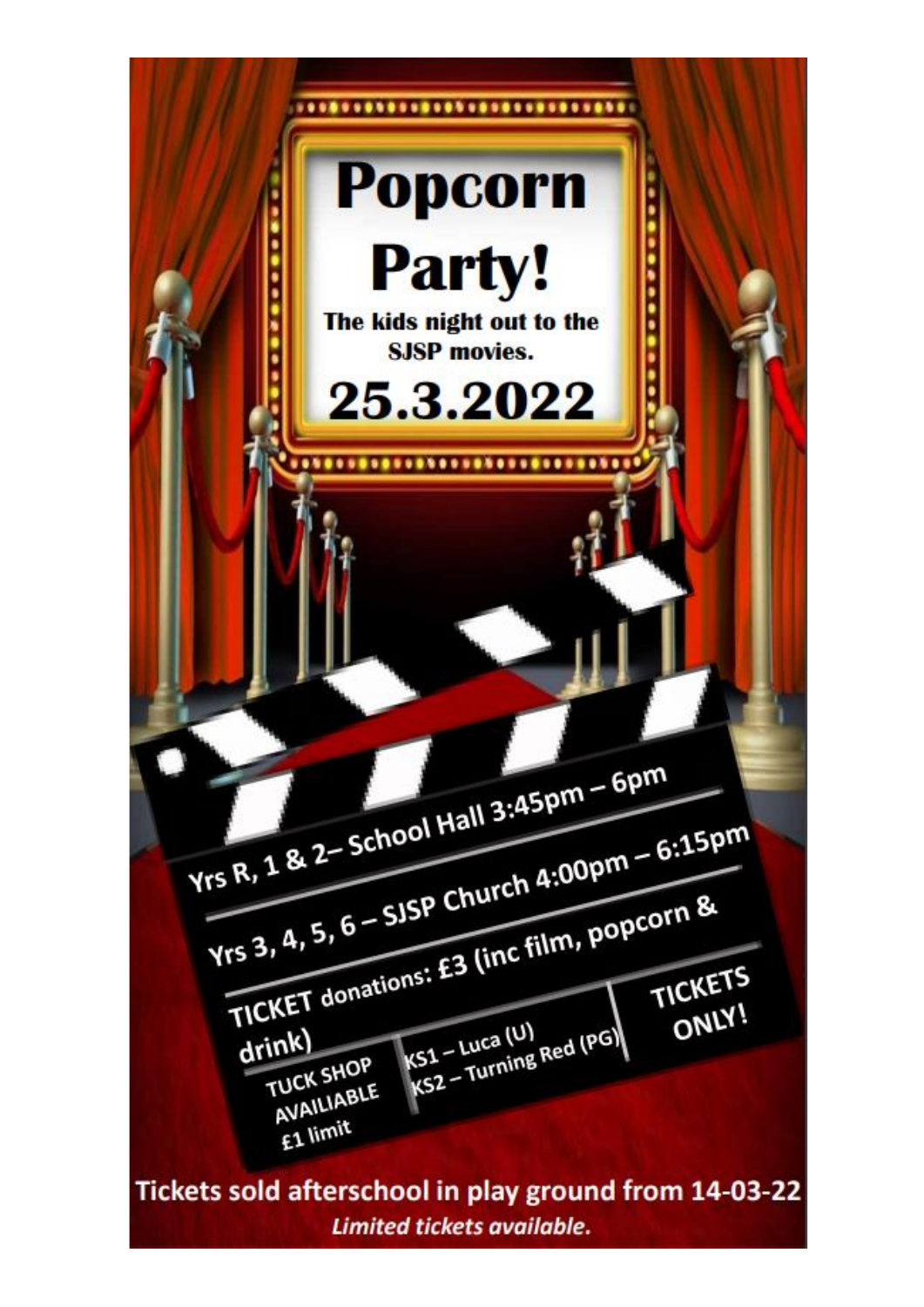